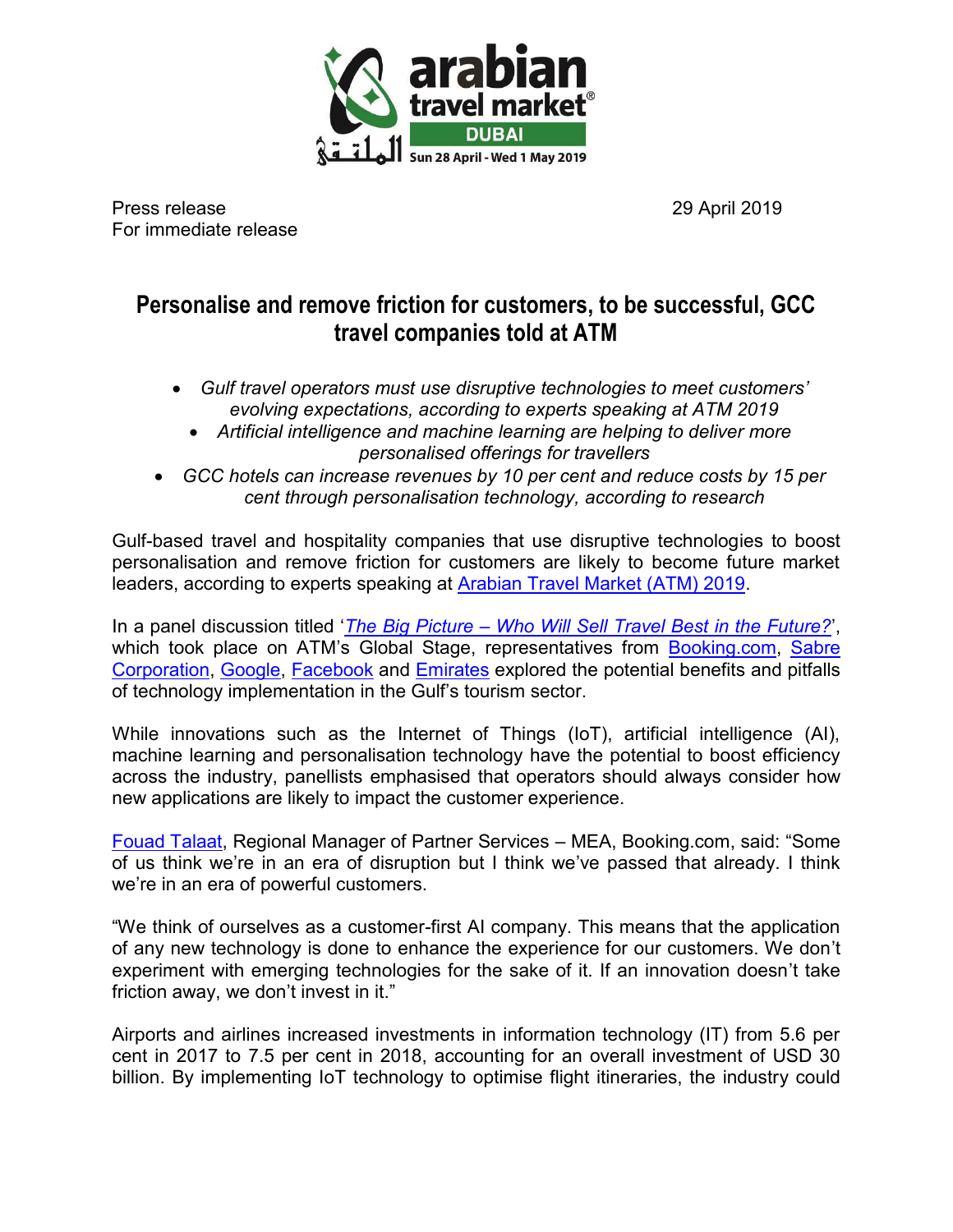save the same amount in fuel savings alone over the next 15 years, according to research conducted by [Colliers](https://arabiantravelmarket.wtm.com/en/media-centre/Official-Research-Partner/) on behalf of ATM 2019.

In addition to efficiency savings, panellists noted that the GCC's tourism industry must identify areas in which disruptive technologies can be implemented to ensure a seamless customer experience.

[Terry Kane,](https://arabiantravelmarket.wtm.com/en/Contributors/7745790/Terry-Kane) Head of Travel, Auto, Telco and Financial Services – Middle East, North Africa and Pakistan, Facebook, said: "In travel today, there is still an enormous amount of friction at every step of the journey and mobile solutions can help to remove a lot of this. Expectations are constantly changing. The moment a company solves a frictionrelated problem, customers' expectations are reset.

"For example, if I want the most personal experience possible, it's probably going to be through WhatsApp or Facebook. We should be able to reserve flights, get our boarding passes and book accommodation through WhatsApp or Facebook directly […] These platforms should be your personal concierge for multiple things in life, and travel is certainly one of those areas."

The comprehensive implementation of personalisation technology could also lead to significant benefits for the Middle East's hotel industry, according to Colliers, increasing revenues by more than 10 per cent and reducing costs by more than 15 per cent.

[Ben Vinod,](https://arabiantravelmarket.wtm.com/en/Contributors/7653845/Ben-Vinod) Senior VP and Chief Scientist, Sabre Corporation, said: "We live in an AI, machine learning-driven landscape, so a key focus for our sector is intelligent retailing. Consumers want to see content that is relevant for them; they don't want to see generic information. This is something that will change over the next couple of years.

"One example is that you don't always have to show the lowest price on your website. You may want to show the best price based on the customer's preferences. Segmentation is important because it allows you to deliver relevant content to a portion of the population. We also see a need for one-to-one personalisation. We want to be able to give you a tailored response that is meaningful to you – as a segment of one."

Running until Wednesday, 1 May, ATM 2019 will see more than 2,500 exhibitors showcase their products and services at Dubai World Trade Centre (DWTC). Viewed by industry professionals as a barometer for the Middle East and North Africa (MENA) tourism sector, last year's edition of ATM welcomed 39,000 people, representing the largest exhibition in the history of the show.

For full details of the ATM 2019 event programme, visit: [https://arabiantravelmarket.wtm.com/en/events/Events-programme.](https://arabiantravelmarket.wtm.com/en/events/Events-programme)

For more information about ATM 2019, visit: [https://arabiantravelmarket.wtm.com.](https://arabiantravelmarket.wtm.com/)

**-ENDS-**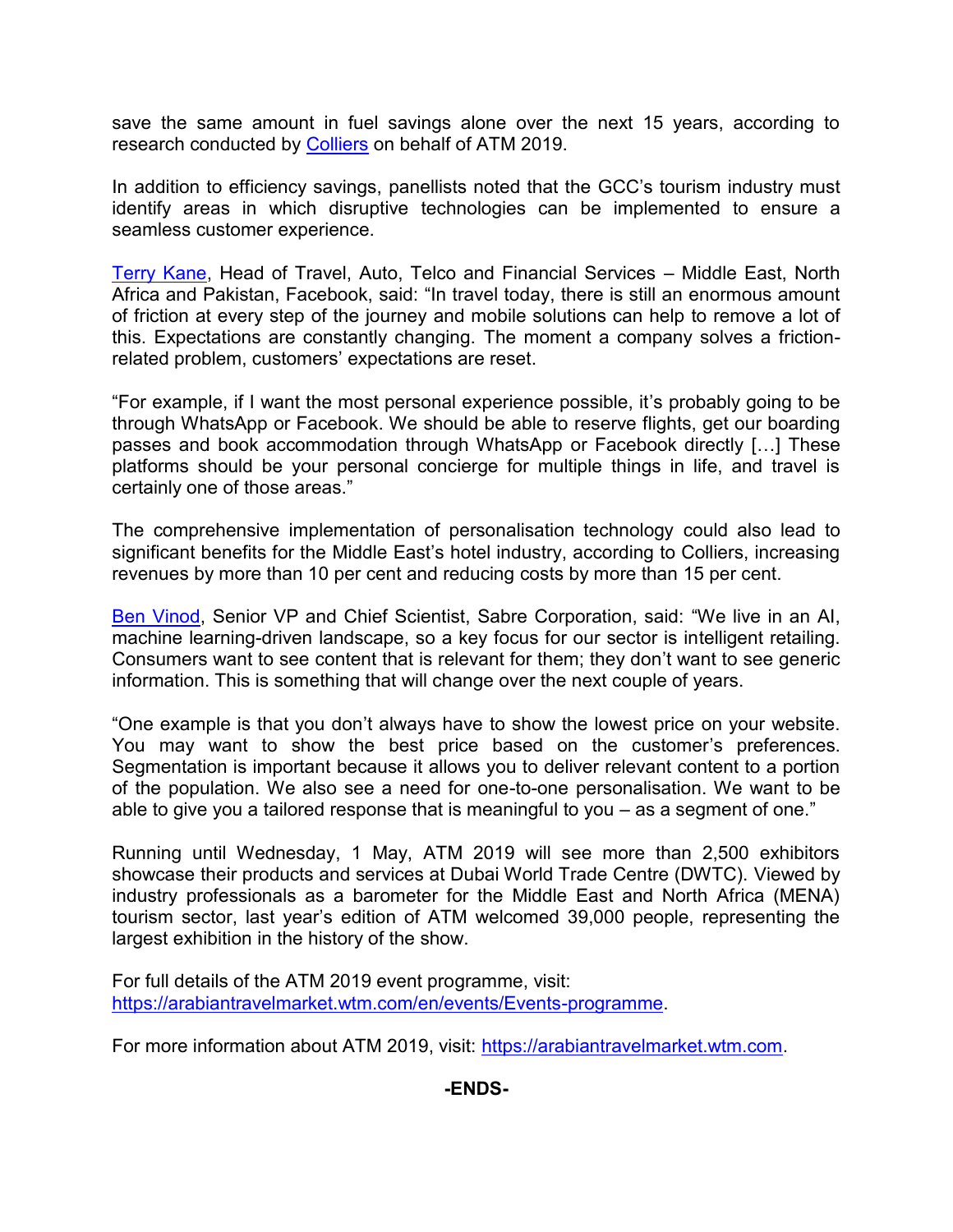## **About Arabian Travel Market (ATM)**

**Arabian Travel Market** is the leading international travel and tourism event in the Middle East for inbound and outbound tourism professionals. ATM 2018 attracted almost 40,000 industry professionals, with representation from 141 countries over the four days. The  $25<sup>th</sup>$  edition of ATM showcased over 2,500 exhibiting companies across 12 halls at Dubai World Trade Centre. Arabian Travel Market 2019 will take place in Dubai from Sunday, 28 April to Wednesday, 1 May, 2019. To find out more, please visit: [www.arabiantravelmarket.wtm.com.](http://www.arabiantravelmarket.wtm.com/)

# **About Arabian Travel Week**

**Arabian Travel Week** is an umbrella brand comprising four co-located shows including Arabian Travel Market and ILTM Arabia, as well as CONNECT Middle East, India and Africa – a new route development forum launching this year and ATM's first ever consumer event ATM Holiday Shopper. Providing a renewed focus for the Middle East's travel and tourism sector – under one roof over the course of one week – the inaugural Arabian Travel Week will take place at Dubai World Trade Centre from Saturday 27 April to Wednesday 1 May, 2019. For more information visit: [arabiantravelweek.com.](http://arabiantravelweek.com/)

# **About CONNECT**

**CONNECT** Route Development Forum delivers a total networking experience, bringing together airports, airlines and aviation suppliers in a format that offers formal one-to-one pre-arranged meetings, engaging industry seminars together with social opportunities to cement relationships with existing clients and engage with new ones. Created and organised by The Airport Agency-France, CONNECT is now in its 16<sup>th</sup> year and set to attract more 650 participants in June 2019 at its flagship event taking place in Cagliari, Sardinia. For more information, visit: [www.connect](http://www.connect-aviation.com/)[aviation.com.](http://www.connect-aviation.com/)

The inaugural **CONNECT Middle East, India and Africa** event will be the brand's first and only networking forum in the Middle East. Ideally located in Dubai to address the booming aviation market of the Middle East, it will bring together the aviation and the tourism industries, which are the backbone and catalyst of economic development. For more information, visit: [www.connect](http://www.connect-aviation.com/2019-meia/)[aviation.com/2019-meia/.](http://www.connect-aviation.com/2019-meia/)

# **About ATM Holiday Shopper**

**ATM Holiday Shopper** is the brand-new travel event for consumers offering the very best travel and tourism discounts and deals, plus the chance to learn about a range of emerging and unexplored destinations and activities from destinations around the world. The inaugural event will take place in Hall 1 of the Dubai World Trade Centre on Saturday, 27 April, 2019 from 12:00 – 20:00. For more information, visit: [www.atmholidayshopper.com.](http://www.atmholidayshopper.com/)

#### **About ILTM Arabia**

**International Luxury Travel Market Arabia** is an exclusive event for those looking to attract HNW travellers from the Middle East to their destination. Returning for its third year, ILTM will allow international luxury suppliers and key luxury buyers to connect via one-to-one prescheduled appointments and networking opportunities. ILTM will take place on Sunday 28<sup>th</sup> April and Monday 29<sup>th</sup> April 2019. For more information, visit: [www.iltm.com/arabia/.](http://www.iltm.com/arabia/)

#### **About Reed Exhibitions**

[Reed Exhibitions](http://www.reedexpo.com/Home/) is the world's leading events business, enhancing the power of face to face through data and digital tools at over 500 events a year, in more than 30 countries, attracting more than seven million participants.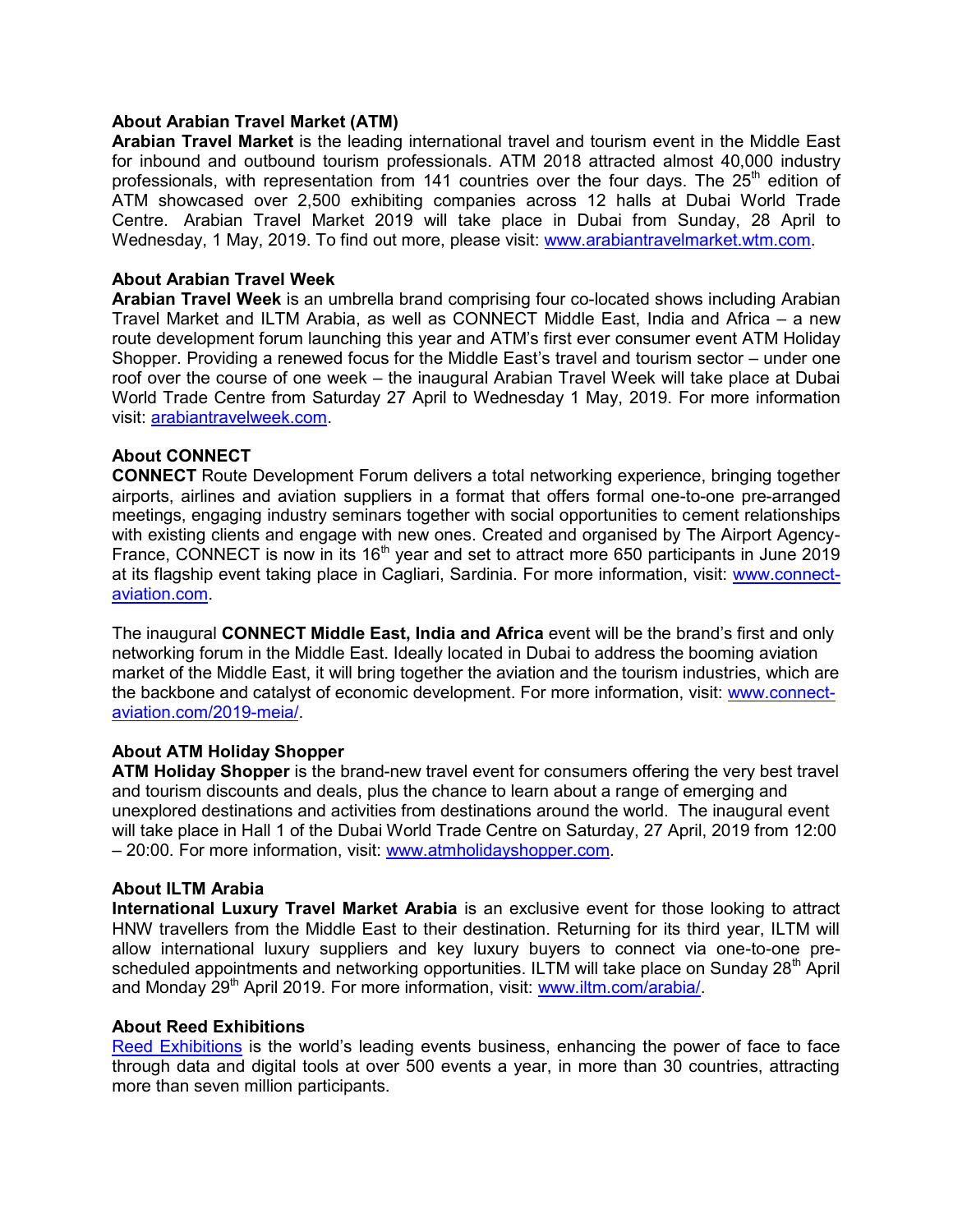## **About Reed Travel Exhibitions**

[Reed Travel Exhibitions](http://www.reedtravelexhibitions.com/) is the world's leading travel and tourism events organiser with a growing portfolio of more than 22 international travel and tourism trade events in Europe, the Americas, Asia, the Middle East and Africa. Our events are market leaders in their sectors, whether it is global and regional leisure travel trade events, or specialist events for meetings, incentives, conference, events (MICE) industry, business travel, luxury travel, travel technology as well as golf, spa and ski travel. We have over 35 years' experience in organising worldleading travel exhibitions.

## **About World Travel Market**

[World Travel Market](http://news.wtm.com/en/) (WTM) portfolio comprises six leading B2B events across four continents, generating more than USD 7 billion of industry deals. These events include:

**WTM London**, a must-attend three-day exhibition for the worldwide travel and tourism industry. About 50,000 senior travel industry professionals, government ministers and international media visit ExCeL London every November, generating about GBP 3.4 billion of travel industry contracts. The next edition will take place from 4-6 November, 2019. For more information, visit: [http://london.wtm.com/.](http://london.wtm.com/)

**Travel Forward**, a new travel technology event co-located with WTM London and part of the WTM portfolio of events. The inaugural Travel Forward conference, exhibition and buyer programme will take place from 4-6 November, 2019 at ExCeL London, showcasing nextgeneration technology for travel and hospitality. For more information, visit: [http://travelforward.wtm.com/.](http://travelforward.wtm.com/)

**WTM Latin America**, an exhibition that attracts about 9,000 senior executives and generates about USD 374 million of new business. Taking place in Sao Paulo, Brazil, this show attracts a global audience to meet and shape the direction of the travel industry. More than 8,000 unique visitors attend the event to network, negotiate and discover the latest industry news. The next edition will take place in 2020. For more information, visit: [http://latinamerica.wtm.com/.](http://latinamerica.wtm.com/)

**WTM Africa**, which was launched in 2014 in Cape Town, South Africa. Nearly 5,000 travel industry professionals attend Africa's leading inbound and outbound travel and tourism market. WTM Africa delivers a proven mix of hosted buyers, media, pre-scheduled appointments, onsite networking, evening functions and invited travel trade visitors. The next event will take place in 2020. For more information, visit: [http://africa.wtm.com/.](http://africa.wtm.com/)

# **Media contact:**

# **NATHALIE VISELE**

**Director** 



Arjaan Office Tower, Dubai Media City Dubai, United Arab Emirates Tel: +971 4 365 2711 | Mobile: +971 50 457 6525 E-mail: [nathalie.visele@shamalcomms.com](mailto:nathalie.visele@shamalcomms.com) Website: [www.shamalcomms.com](http://www.shamalcomms.com/)